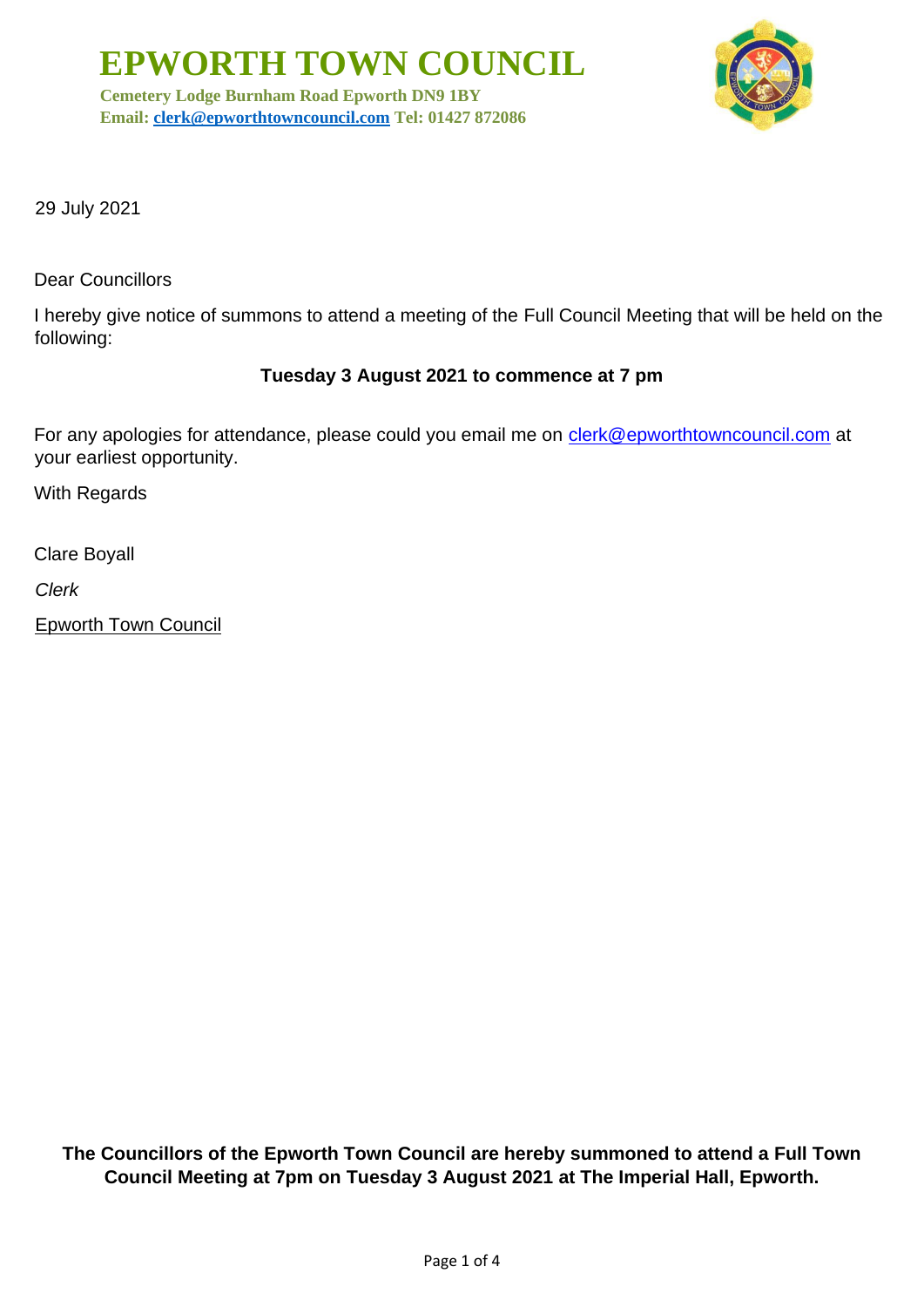**EPWORTH TOWN COUNCIL Cemetery Lodge Burnham Road Epworth DN9 1BY Email: [clerk@epworthtowncouncil.com](mailto:clerk@epworthtowncouncil.com) Tel: 01427 872086**



# **AGENDA ITEMS FOR DISCUSSION AND DECISION**

**This Council supports the rights of anyone to record this meeting but advises that anyone so recording cannot disrupt the meeting by means of the recording and expresses hope that the person (or persons) carrying out the recording have obtained the necessary legal advice, for themselves, to ensure they understand the rights of any member of the public who may be present who do not wish to be filmed or recorded. The Council meeting is recorded, and the recording is saved for a period of no less than 12 months.**

### **Public Participation**

**Members of the press and public are welcome to attend meetings of the Council under the Public Bodies (Admission to Meetings) Act 1960 as amended by Section 100A of the Local Government Act 1972, Schedule 12A. Questions may be put to the Council during the Public Participation Session. The time allocated to each speaker is 3 minutes on their given subject(s). After this time the press and public must refrain from speaking.**

- **01/08/21 To record the names of members present**
- **02/08/21 To receive apologies of absence**
- **03/08/21 To receive Declarations of Interest by any member of the Council** in respect of the agenda items listed below. Members declaring interests should identify the agenda item and type of interest being declared. *(Localism Act 2011 Code of Conduct).*
- **04/08/21 To note dispensations** given to any member in respect to items on the agenda (*Localism Act 2011 and the Code of Conduct*).
- **05/08/21 To receive the Chairman's Announcements**
- **06/08/21 To receive reports from Ward Councillors**
- **07/08/21 To receive the Clerk's Report**
- **08/08/21 To resolve the Draft Minutes of the Full Council Meeting held on 6 July 2021**
- **09/08/21 To resolve the Draft Minutes of the Combined Environment and Cemetery Committee held on 21 July 2021**
- **10/08/21 To resolve the Draft Minutes of the Planning Meeting held on 28 July 2021**
- **11/08/21 To receive the Financial Reports and Bank Reconciliation**
- **12/08/21 To receive the Schedule of Payments**
- **Cheque Payments**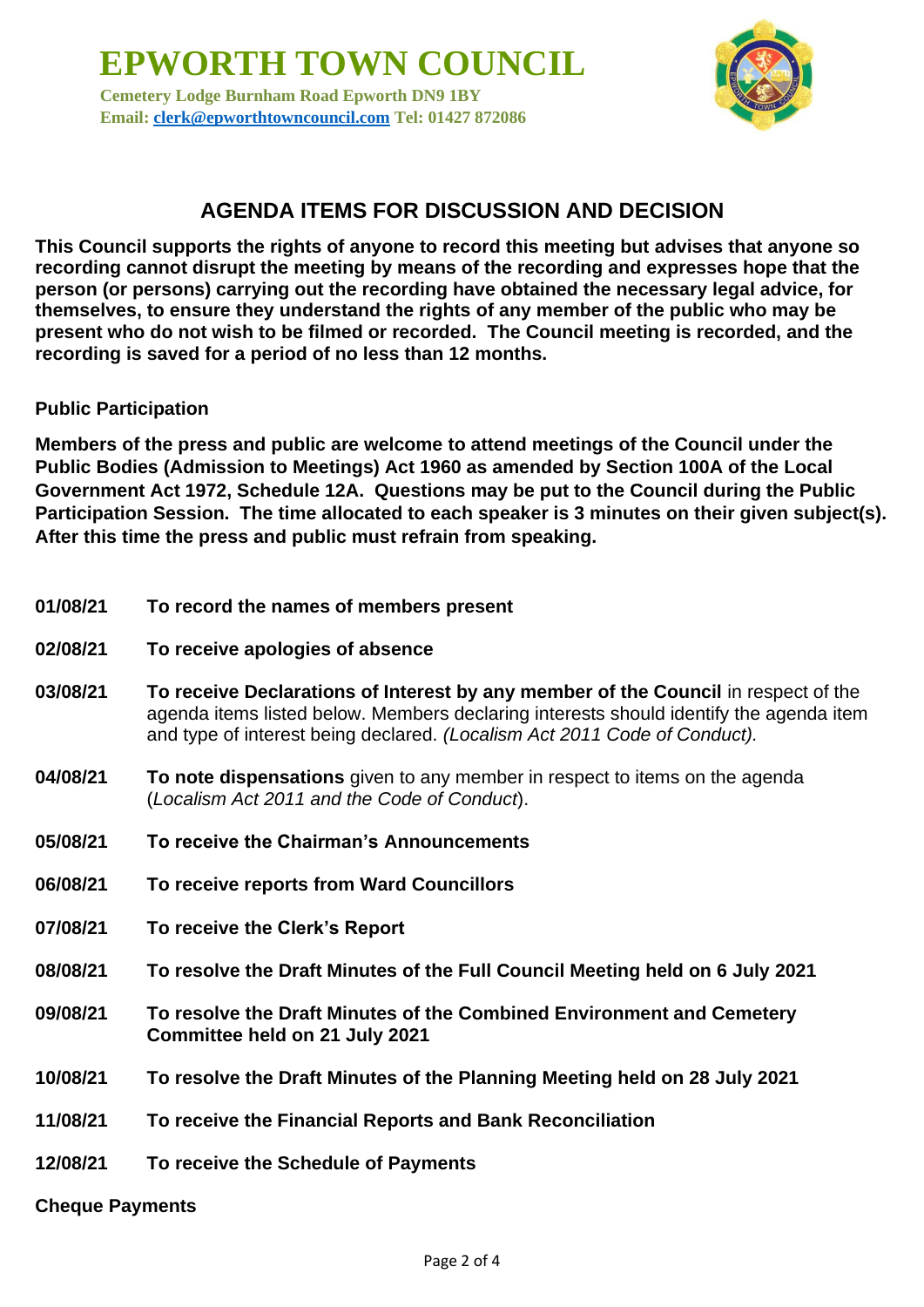# **EPWORTH TOWN COUNCIL**



**Cemetery Lodge Burnham Road Epworth DN9 1BY Email: [clerk@epworthtowncouncil.com](mailto:clerk@epworthtowncouncil.com) Tel: 01427 872086**

| N <sub>o</sub>          | Payee                 | <b>Reason</b>                       | <b>VAT</b> | Gross<br>Amount |
|-------------------------|-----------------------|-------------------------------------|------------|-----------------|
| $\mathbf{1}$            | Payroll               | Month 4                             | $\Omega$   | £1873.13        |
| $\overline{2}$          | MKS Groundcare        | <b>Grass Cutting</b>                | £40.00     | £240.00         |
| 3                       | Clare Boyall          | Mileage                             | $\theta$   | £2.36           |
| $\overline{\mathbf{4}}$ | MWQA Ltd              | H&S Support June                    | $\Omega$   | £50.00          |
| 5                       | David Jacques         | Cemetery Lodge Repairs              | $\theta$   | £239.00         |
| 6                       | Epworth Imperial Hall | Hire of Hall                        | $\theta$   | £22.50          |
| $\overline{7}$          | Roy Robinson          | <b>Decorating Cemetery</b><br>Lodge | $\Omega$   | £760.00         |
| 8                       | Pete Barker           | Mileage                             | $\Omega$   | £14.40          |

### **Direct Debit Payments**

| $\mathbf{1}$            | <b>Scottish Power</b> | Utility                         | £11.00  |
|-------------------------|-----------------------|---------------------------------|---------|
| $\overline{2}$          | <b>Scottish Power</b> | Utility                         | £11.00  |
| $\overline{3}$          | <b>Scottish Power</b> | Utility                         | £11.00  |
| $\overline{\mathbf{4}}$ | <b>Scottish Power</b> | Utility                         | £11.00  |
| 5                       | <b>EDF</b>            | Utility                         | £23.00  |
| 6                       | <b>EDF</b>            | Utility                         | £112.00 |
| $\overline{7}$          | <b>EDF</b>            | Utility                         | £48.00  |
| 8                       | <b>HSBC</b>           | Charges April                   | £31.10  |
| 9                       | N Lincs Council       | <b>Trade Waste</b>              | £42.81  |
| 10                      | N Lincs Council       | <b>Business Rates</b>           | £71.00  |
| 11                      | Vodafone              | Mobile                          | £23.31  |
| 12                      | Plusnet               | Landline and Broadband<br>April | £39.60  |
| 13                      | <b>Everflow Water</b> | <b>Water Rates</b>              | £9.10   |

### **13/08/21 To elect members of the Personnel Committee**

**14/08/21 To receive and review the Financial Regulations**

- **15/08/21 To receive and review the Financial Reserves Policy**
- **16/08/21 To receive further information for the Data Protection Policy**